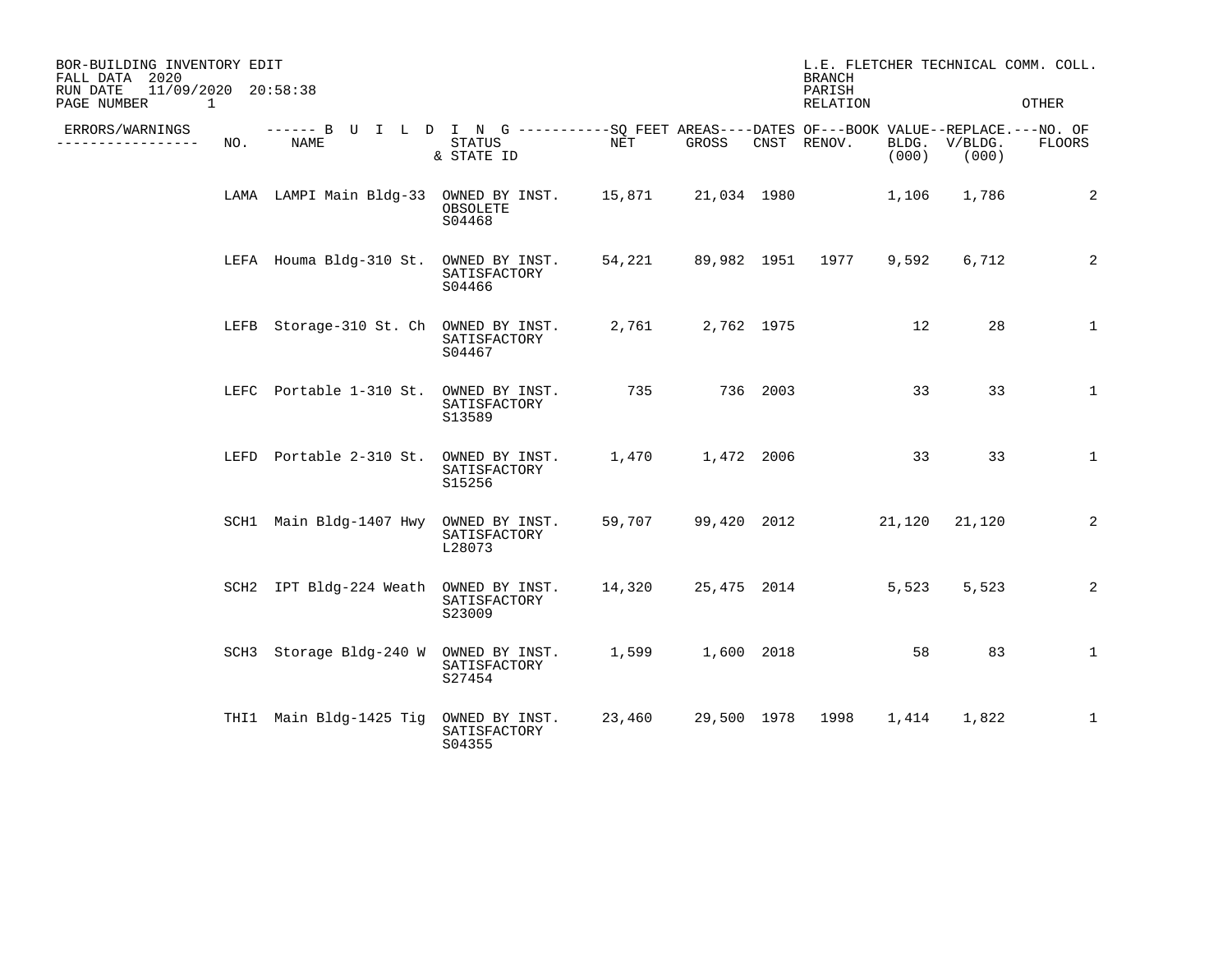| BOR-BUILDING INVENTORY EDIT<br>2020<br>FALL DATA<br>11/09/2020<br>20:58:38<br>RUN DATE<br>PAGE NUMBER<br>2 |                    |                                          |                 |            |      |                                                             | L.E. FLETCHER TECHNICAL COMM.<br><b>BRANCH</b><br>PARISH<br>RELATION |                  |              |
|------------------------------------------------------------------------------------------------------------|--------------------|------------------------------------------|-----------------|------------|------|-------------------------------------------------------------|----------------------------------------------------------------------|------------------|--------------|
| ERRORS/WARNINGS<br>NO.<br>-------                                                                          | NAME               | STATUS<br>& STATE ID                     | -SO FEET<br>NET | GROSS      | CNST | AREAS----DATES OF---BOOK VALUE--REPLACE.---NO. OF<br>RENOV. | BLDG.<br>(000)                                                       | V/BLDG.<br>(000) | FLOORS       |
| THI2                                                                                                       | Elec Bldg-1425 Tig | OWNED BY INST.<br>SATISFACTORY<br>S15857 | 3,488           | 3,992      | 2009 |                                                             | 200                                                                  | 365              | $\mathbf{1}$ |
| THI3                                                                                                       | Storage Bldg-1425  | OWNED BY INST.<br>SATISFACTORY<br>S04357 | 2,100           | 2,160 1978 |      |                                                             | 23                                                                   | 48               |              |